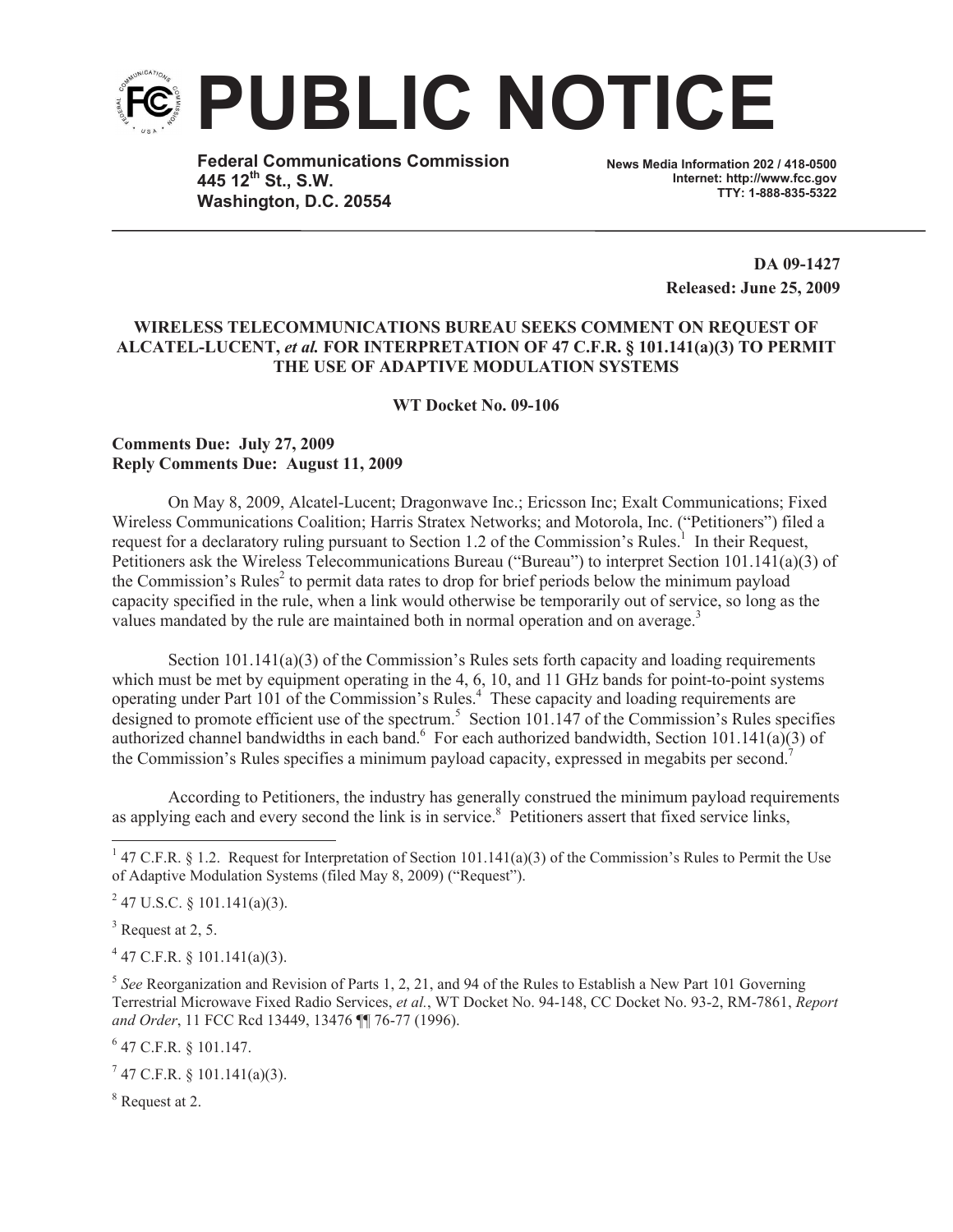especially long links, are subject to atmospheric fading: a temporary drop in received power caused by changes in propagation conditions.<sup>9</sup> Fading leads to an increase in bit errors, and sometimes to a complete loss of communications.<sup>10</sup> According to Petitioners, one way to combat fading is by briefly reducing the data rate, which requires a temporary change in the type of modulation, a process called "adaptive modulation."<sup>11</sup> Petitioners acknowledge that the use of adaptive modulation may reduce the minimum payload capacity below the value specified in the rule for a short time, although this still represents an increase over the otherwise zero level during the fade.<sup>12</sup> Petitioners further allege that, in a properly designed system, fading conditions that might trigger adaptive modulation occur well under one percent of the time, and thus, even under pessimistic assumptions, a system employing adaptive modulation will comfortably achieve the minimum on average. $^{13}$ 

Petitioners ask that the Bureau confirm that the use of adaptive modulation is consistent with Section 101.141(a)(3) of the Commission's Rules.<sup>14</sup> Specifically, Petitioners ask the Bureau to rule that it is permissible for data rates to drop for brief periods below the minimum payload capacity specified in the rule, when a link would otherwise be temporarily out of service, so long as the values mandated by the rule are maintained both in normal operation and on average.<sup>15</sup> They assert that the proposed reading of the rule fully maintains the rule's purpose by enhancing spectrum efficiency.<sup>16</sup> Petitioners also state that the interpretation would allow for the continued handling of critical traffic when the link would otherwise be inoperative.<sup>17</sup> They claim that the use of adaptive modulation could preserve network synchronization during fading, which could eliminate several additional minutes of outage.<sup>18</sup> Petitioners acknowledge that a license application and prior coordination for a system that uses adaptive modulation must list all of the modulations that the system might use, with their respective emissions designators.<sup>19</sup>

We seek comment on Petitioners' Request. Interested parties may file comments on or before **July 27, 2009**, and reply comments on or before **August 11, 2009**. All filings must be addressed to the Commission's Secretary, Marlene H. Dortch, Office of the Secretary, Federal Communications Commission, 445 12<sup>th</sup> Street, SW, Suite TW-A325, Washington, DC 20554. Comments may be filed under WT Docket No. 09-106 using the Commission's Electronic Comment Filing System (ECFS) or by filing paper copies.<sup>20</sup> Parties that choose to file by paper must file an original and four copies of each filing. Commenters must also send a copy to Best Copy and Printing, Inc.,  $445 \, 12^{th}$  St, SW, Suite CY-

- 9 *Id.* at 3.
- <sup>10</sup> *Id.*
- <sup>11</sup> *Id.*
- <sup>12</sup> *Id.*
- <sup>13</sup> *Id.*
- $^{14}$  *Id.*
- <sup>15</sup> *Id.* at 2, 5.
- <sup>16</sup> *Id.* at 4.
- $17$  *Id.*

<sup>19</sup> *Id.*

<sup>18</sup> *Id.*

<sup>&</sup>lt;sup>20</sup> Instructions for filing paper copies can be found at http://www.fcc.gov/osec/guidelines.html or by calling the Office of the Secretary at 202-418-0300**.** For help filing electronically, see *Electronic Filing of Documents in Rulemaking Proceedings*, 63 FR 24121 (1998) and http://www.fcc.gov/cgb/ecfs.